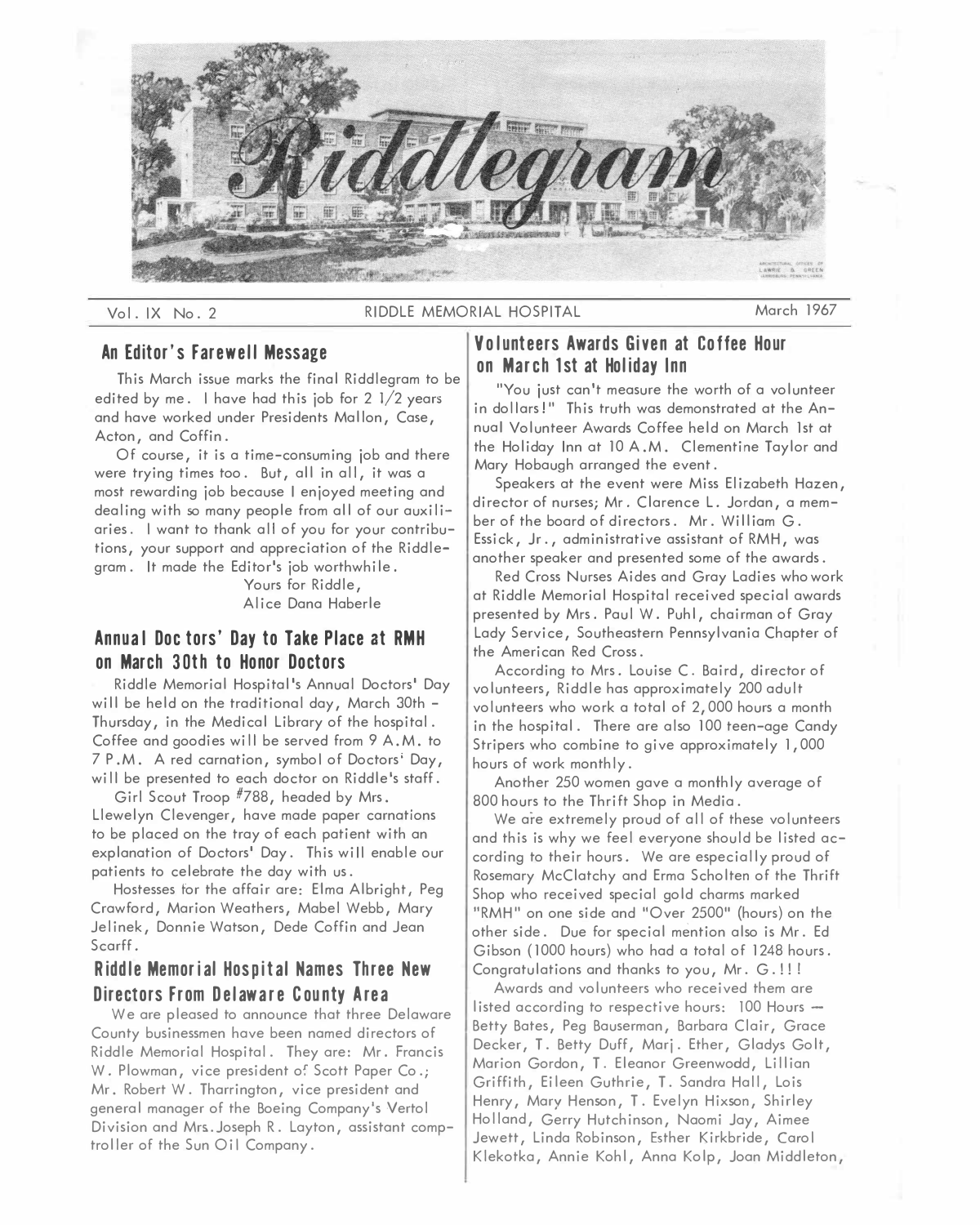Helen Norton, Anne O'Neill, Ruth Overcash, Barbara Parker, Marilen Plumer, Mary Rhodes, Bernice Richards, Anna Riddaugh, Eleanore Robinson, mce Kicharas, Afina Kiaaaugh, Liedhofe Kobinson, Chairman Elma Albright has announced the ap-<br>Dody Tredinnick, Dot Turner. 200 Hours - Doris pointments of the following committees for our Barrow, Gladys Boller, Peg Campbell, Ruth Carlson, Nat Feld, Charlotte Fowle, Olive Habbersett, Thursday, April 27th, at Strawbridge & Clothier in Chris Hamalak, Mary Lou Hartley, Ruth Johnston, \ Robison. The coordinator is Mrs. June Trotter, dyth Graham, Jean Grindrod, Ruth Jenckes, Betty Public Relations Representative from Strawbridge & Kamp, Martha Kent, Elva Lecher, Ruth Lilley, DotClothier in Springfield. Moore, Anne Morlock, Katherine Morse, Joan The following Auxiliary Chairmen have been Muehlmatt, Derothy Reynolds, G.L., Marie Schoeninger, Roberta Simon, Adele Smith, Alma Sulli- Green, Mrs. Hunter Neal; Cheyney, Mrs. Lawvan, Alice Weber, Elsie Weiss, Betty Wilkinson, Valley Milson, Irene Windsor, Virginia Wrigley. 400<br>Hours — Becky Brohard, Minta Emmerling, Kay<br>Fisher, Emma Frederic, Esther Godley, Maidie<br>Kyle, Betty Louderback, Helen MacIntyre, Louise<br>Kyle, Betty Louderback, Helen Mac Marryat, Pattie,Mitchell, Carol Oakey, Jane<br>
Oakey, Jennie Purrington, Eva Rosenstern, Jessica<br>
Scheideberg, Florence Schields, Adelaine Truitt,<br>
Tiny Wagonseller, Kitty Wilhoyte. 500 Hours —<br>
Edna Aldinger, Alice Arata, E Carlson, Alice Case, Alice Cooke, Jeanne Cotton, Edna Cresse, Ida D'lgnazio, Evelyn Downes, Dot Edmundson, Marion Evons, Anthony Fecondo, Ann Glatts, Fanny Green, Edward Heydorn, Lois Hotchkiss, Nancy Innis, Mary Jelinick, Betty Kennedy, Jane Kenny, Nancy Kolp, Bea Kreig, Helen Laimbeer, Ruby Maier, Bea Manning, Mary Miller, Helen Milligan, Despina Mistovich, Edna Neilson, Joan Painter, Peg Pinkerton, Helen Powell, Stella Proctor, Esther Read, Janet Roney, Lucille Routt, Lois Rowe, Jane Stentaford, Eleanor Swab, Fran Taney, Mary Taylor, Alice Tomlinson, Agnes Turner, Marion Weathers, Mabyl Webb, Priscilla Wilson, Gertrude Winter

1000 Hour Certificates - Annabelle Adams, Skip Baird, Alma Bakia, Dot Blakslee, Marion Cotton, Betty Fritz, Ed Gibson, Dot Heyburn, Saize Macaulay, Fran Nichols, Bea Oas, Edie Shoemaker, Mae Sorensen, Tess Stambaugh, Donnie Watson, Debbie Wick, Donnie Wilbur, Sally Young.

#### SUPPORT

#### RIDDLE DERBY DAY

# **Riddle Derby Day Committees and Chairmen Announced; Big Day April 27th**

Annual Riddle Derby Day which will take place on Springfield: Mary Jane Layson, Doris Letts, Ruth Meyer, Barbara<br>
Mary Jane Layson, Doris Letts, Ruth Meyer, Barbara<br>
Park, Betty Reynolds, Ann Stover, Louise Sulton,<br>
R.C., Mildren Toof, Mary Weinlein. 300 Hours<br>
James Toland; Music Ch

<sup>n</sup>amed: Beatty Hills, Mrs. R.G. Hill; Bowling

### **"April Showers " - Duplicate Bridge**

The Springhaven Auxiliary of the Riddle Memorial Hospital and the Women 's Board of The Springhaven Club will hold its SECOND ANNUAL Duplicate Bridge Tournament "April Showers" at the Holiday Inn of Media on Friday Evening, March 31, 1967 at 8 P.M.

Again this year we are fortunate in having Charles J. Solomon generously volunteer his services for this worthy cause. Mr. Solomon is a renowned Bridge personality. He has taught Bridge at Th<sup>e</sup> Springhaven Club for the past sixteen years, is a Bridge Columnist, Past President of the A.C.B.L. (American Contract Bridge League) and President of <sup>t</sup>he World Bridge Federation since 1964. Many of the notables in the Bridge World will be on hand to assist with the direction.

Master Points and Sectional Prizes will be given. Door Prizes will be awarded to ticket holders whether or not they play Bridge. A seperate section will be set up for those interested in playing Social Bridg<sup>e</sup> .

Advance reservations are recommended. Th<sup>e</sup> Chairman of tickets is Mrs. S. H. McFadden of th<sup>e</sup> Springhaven Auxiliary. For tickets call LO 6-0884. Dinner reservations are also being taken. Please call LO 6-0530.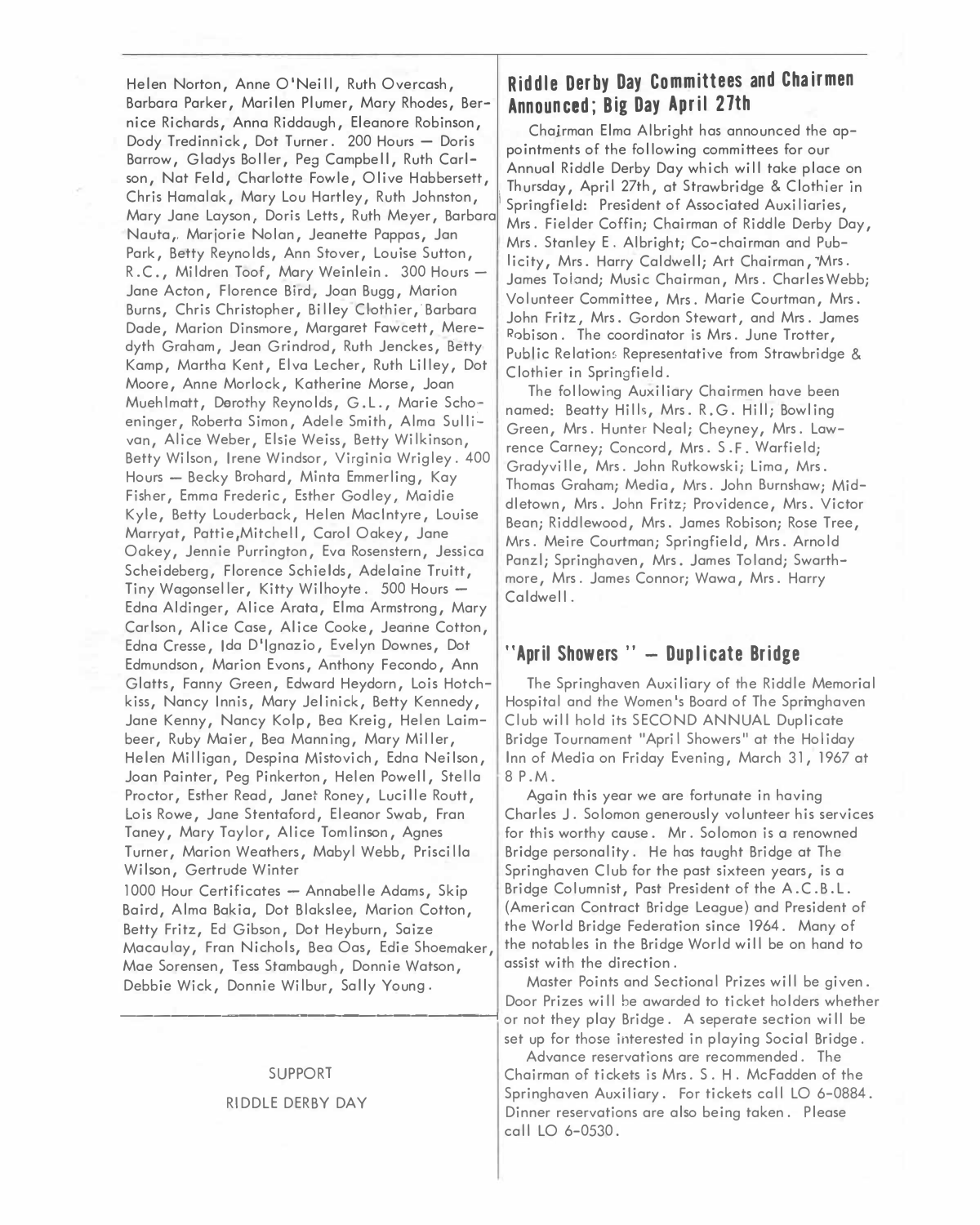## **Charity Ba***ll* **P***l***a***ns F***i***n***a***li***z***ed***: Ev***en***t** *is* **S***e***t· for Apr***il* **15th at** *T***r***e***<sup>a</sup>** *dw***ay I***nn*

Chair*m*an *J*oan Middl*e*ton, Charit*y* Ball Chair*m*an, infor*ms u<sup>s</sup>*that th*e* 1967 Charit*y* Ball for RMH i*s se*<sup>t</sup> for Sat*u*rda*y*, April 15th, at th*e T*r*<sup>e</sup>*adwa*y* Inn in St. David'*s*. Sh*<sup>e</sup>s*aid w*e* had a tota I of 340 patron*<sup>s</sup>* thi*<sup>s</sup>ye*ar. Invitation*s* wi 11 b*e m*ail*e*d v*<sup>e</sup>*<sup>r</sup>*y <sup>s</sup>*hortl*y*. Mr*s*. Middl*e*ton *s*tr*esse*d that no bottl*es mu<sup>s</sup>*t b*<sup>e</sup>* bro*u*ght into th*e* Inn th*e* night of th*e* Ball. *T*h*<sup>e</sup>* Manag*e*r ha*<sup>s</sup>*r*<sup>e</sup>*q*ues*t*e*d that all abid*e* b*y* thi*<sup>s</sup>*r*u*l*<sup>e</sup> <sup>s</sup>*inc*e* thi*<sup>s</sup>*practic*e* i*s* ill*<sup>e</sup>*gal.

# **Nomi***n***ati***n***g Comm***i***tt***ee* **H***eld* **M***ee***t***in***g March 15th to Orga***n***iz***e* **1967 S***l***at***e* **of C <sup>a</sup>***nd***i***d***at***es*

No*m*inating Chair*m*an Dnnn:c Wat*s*on and h*<sup>e</sup>*<sup>r</sup> co*mm*itt*e*e m<>t al h*e*r ho*me* on W*e*dn*e<sup>s</sup>*day, Mar. 15, to *se*l*e*ct a pro*<sup>s</sup>*p*<sup>e</sup>*ctiv*e <sup>s</sup>*lat*e* of candidat*e<sup>s</sup>*for th*<sup>e</sup>* 1967 *e*l*e*ction. M*em*b*<sup>e</sup>*r*<sup>s</sup>*of th*e* No*m*inating Co*<sup>m</sup><sup>m</sup>*itt*ee* ar*<sup>e</sup>*: Donni*e* Wat*s*on, B*e*tt*y* Wilkin*<sup>s</sup>*on, *J*an*<sup>e</sup>* Lov*em*an, Alic*e* Cook, Doroth*y* Rolison, Donni*<sup>e</sup>* Wilb*u*r and Fann*y* F*<sup>e</sup>*a*s*t*e*r. If *y*<sup>o</sup>*u* wo*u*ld lik*e* to plac*<sup>e</sup>*a na*me* in lin*e* for no*m*ination at thi*s* lat*e* dat*<sup>e</sup> <sup>y</sup>*<sup>o</sup>*u m*<sup>a</sup>*y <sup>s</sup>*till do *s*o, call Donnie at LO 6-6009.

# *F***ir***s***t Ev***en***t H***e***ra***lded* **for th***e* **1967 Cou***n***try**  *F***air; Ea***s***t***e***r P***l***a***n***t Sa***le* **P***l***a***nned*

St*e*aling th*e* j*um*p on *<sup>e</sup>*v*e*r*y*on*e* ar*<sup>e</sup>*th*e* hardworking wo*me*n of Mo*y*lan-Ro*<sup>s</sup>e* Vall*ey* A*u*xiliar*y*. *T*h*ey* ar*<sup>e</sup>*planning an Ea*s*t*e*r Plant Sal*e* to b*<sup>e</sup>*n*<sup>e</sup>*fit th*e* 1967 Gard*e*n Booth for th*e* Co*u*ntr*y* Fair.

F*e*at*u*r*<sup>e</sup>*d will b*e* all th*e* favorit*e <sup>s</sup>*pringti*me*  <sup>p</sup>lant*s*: t*u*lip*<sup>s</sup>*, h*y*acinth*<sup>s</sup>*, daffodil*s* and gard*e*nia*s*. Plant*s* wil I b*<sup>e</sup>*pric*e*d fro*m* \$2. 00 to \$6. 00 For *<sup>s</sup>u*p*<sup>e</sup>*rior plant*<sup>s</sup>*, pric*e*d *m*or*e* r*<sup>e</sup>*asonabl*y* than tho*<sup>s</sup><sup>e</sup>* availabl*e* in flori*s*t *s*hop*s* and *<sup>s</sup>u*p*<sup>e</sup>*r*<sup>m</sup>*ark*e*t*s*, call Mr*s*. Rob*e*rt (Eil*ee*n) Cra*me*r, LO 6-2502.

PLEASE SUPPOR*T T*HIS "FIRS*T*" FOR OUR 1967 COUN*T*RY FAIR!!!!!

### **Wou***l***d You B***elie***v***<sup>e</sup>***??? Our Thrift Shop N***eeds* **Co***ns***ig***<sup>n</sup>***m***en***t***<sup>s</sup>*

*T*h*e* Riddl*e T*hrift Shop, locat*e*d in th*e* Old Po*s*<sup>t</sup> Offic*e* B*u*ilding at Stat*e* and *J*ack*s*on Str*ee*t*s*, M*e*dia, ha*<sup>s</sup>*anno*u*nc*<sup>e</sup>*d that it ha\_s n*ee*d of con*s*ign*me*nt*s* of *<sup>e</sup>*v*e*<sup>r</sup>*y* cat*<sup>e</sup>*gor*y*. Mr*s*. John B. McClatch*y*, Chair*m*an of th*e T*hrift Shop, *s*aid that th*e* bri*s*k b*us*in*ess* ov*<sup>e</sup>*r th*e* holida*y se*ason had d*<sup>e</sup>*pl*e*t*e*d *mu*ch of th*e <sup>s</sup>*tock. Sh*e <sup>s</sup>*aid that con*s*ign*me*nt*s* wo*u*ld b*<sup>e</sup>* acc*<sup>e</sup>*pt*e*d dail*y* fro*m* 10 A. M. to 1 P. M. *<sup>e</sup>*xc*<sup>e</sup>*p<sup>t</sup> Monda*y<sup>s</sup>*and Sat*u*rda*y<sup>s</sup>*. C*us*to*me*r*s* ar*e u*rg*<sup>e</sup>*d to bring in articl*e<sup>s</sup>*of clothing for both childr*e*n and ad*u*lt*s*; to*ys*, la*m*p*<sup>s</sup>*, ho*use*hold applianc*es*, l*u*ggag*<sup>e</sup>* and oth*<sup>e</sup>*r *<sup>m</sup>*i*s*c*<sup>e</sup>*llan*<sup>e</sup>*o*us* it*em<sup>s</sup>*. All it*ems mu<sup>s</sup>*t b*e* in good condition; gar*me*nt*s mu<sup>s</sup>*t b*e* cl*<sup>e</sup>*an*<sup>e</sup>*d and r*e*ad*<sup>y</sup>* for i*mme*diat*e <sup>s</sup>*al*<sup>e</sup>*. *T*h*e* Riddl*e* M*em*orial Ho*<sup>s</sup>*pital b*<sup>e</sup>*n*<sup>e</sup>*fit*s* fro*m* th*<sup>e</sup>*proc*ee*d*s* of th*e* it*ems s*o Id in th*<sup>e</sup> <sup>s</sup>*hop.

## **Li***n es* **to th***e* **La***d***i***es* **....**

Corn*y* B*u*rckhardt, who ha*s* b*ee*n ai I ing *s*ho*u*ld b*<sup>e</sup>* <sup>v</sup>*e*<sup>r</sup>*y* ch*ee*r*<sup>e</sup>*d b*y* th*e* Co*u*ntr*y* Fair R*e*port ... Congra<sup>t</sup>*u*lation*<sup>s</sup>*, Corn*y*!!! *T*r*e*a*su*<sup>r</sup>*e T*rov*<sup>e</sup>*Chair*m*an, Mar*<sup>y</sup> <sup>T</sup>*<sup>a</sup>*y*lor; Nat *J*ordan, Parking Lot Chair*m*an; B*e*rnic*<sup>e</sup>* Pag*<sup>e</sup>*, co-chair*m*an of P*u*blic R*e*lation*<sup>s</sup>*.... .. n*e*<sup>w</sup> appoint*me*nt*s* .... S*e*nd a gift to *y*<sup>o</sup>*u*r*se*lf on vacation  $s$ ay<sub>s</sub> Betty Griffis of the "Around the World" Boo<sup>+L</sup> ...a "chance table" and a display of iter inat will <sup>b</sup>*e* availabl*e* at Li*m*a'*s* ann*u*al x..--· oazaor *<sup>s</sup>*ch*e*d*u*l*e*<sup>d</sup> for Nov. 1967 will be specify ghted at their Spaghetti Dinner so why no<sup>+ Liowse</sup> in advance???...Incid*e*ntoll*y*, ,.i,�· *y*<sup>o</sup>*u* know th*e* Li*m*o gal*<sup>s</sup>*w*e*nt ov*e*r th*<sup>e</sup>* too\_, rn*e*ir 1966 X*m*a*<sup>s</sup>*Bazaar ... ov*e*r \$ 2000! ! ! .. .. O*u*r h*e*art*s* w*e*nt o*u*t to Miria*m* McCoff*e*rt*y* who lo*s*<sup>t</sup> h*e*r b*e*lov*e*d *s*i*s*t*e*r Glad*y<sup>s</sup>*j*u<sup>s</sup>*t oft*e*r X*m*a*s* ....

\* \* \* \* \* \*

Wo*me*n'*s* Board O. K. 'd p*u*rcha*<sup>s</sup>e* of two Hord Crib*s* at \$23 1. 09 for P*e*diatric*<sup>s</sup>*. .. Riddl*e*wood A*<sup>u</sup>*x. *<sup>s</sup>e*lling Ea*s*t*e*r cand*y* .... lov*e*l*y* ball*e*rina Lori Ardi*<sup>s</sup>* na*me*d Hor*<sup>s</sup>e* Show Chair*m*an ... Dog Show Chair*me*<sup>n</sup> or*<sup>e</sup>*Av*ey* B*<sup>e</sup>*rg*ey* and B*e*tt*y* S*m*ith ... Wowa'*s J*oan Skid*m*or*<sup>e</sup>*i*s* now a r*<sup>e</sup>*port*e*r for th*e* D*e*lco *T*i*mes* .....

Did you know that Mr. Chalmer Kirkbride, RMH Chair*m*an of th*e* Board, donat*e*d hi*s* lov*e*l*y* ho*me* in Wallingford to P*<sup>e</sup>*nn*sy*lvania Mi litor*y* Coll*<sup>e</sup>*g*e* ..... Mr. Clar*<sup>e</sup>*nc*<sup>e</sup>*Mol I, PMC Pr*e<sup>s</sup>*id*e*nt, ha*<sup>s</sup>m*ov*<sup>e</sup>*d into th*e* ho*me* which wa*<sup>s</sup>*na*me*d for Mr. Kirkb.rid*e*'s. wif*<sup>e</sup>*, Billi*e* ... Happ*y*, happ*y* Birthda*y* to o*u*r pro*<sup>s</sup>*<sup>p</sup>*<sup>e</sup>*ring RMH on F*e*br*u*ar*y* 18th . .. it ha*s* b*ee*n doing o bri*s*k b*us*in*ess* o*u*r c*e*n*sus s*how*s* .... Marg*e* Z*<sup>e</sup>*rw*<sup>e</sup>*ck <sup>i</sup>*s* handling p*u*blicit*y* for th*e* P*<sup>e</sup>*nn *T*r*e*at*y* K*<sup>e</sup>*nn*<sup>e</sup>*l Cl*u*b (with Riddl*e*wood and Middl*e*town A*u*x*<sup>s</sup>*.) Dog Show of April 30th . . . did you see her picture in <sup>D</sup>*e*lco *T*i*mes* r*e*c*<sup>e</sup>*ntl*y* f*e*at*u*ring a p*e*t r*e*cipe for N*<sup>e</sup>*<sup>w</sup> Id*e*a Q*u*ick Lorrain*e* Pi*e*? ... Sign on a car in th*<sup>e</sup>* RMH parking lot: "I fight Pov*e*rt*y* . .. I Work " .... Know an*y*on*<sup>e</sup>*i*s* th*e* cand*y* b*us*in*ess* or a b*us*in*ess*  fir*m* who wo*u*ld lik*e* to donat*e* taffi*e<sup>s</sup>*for th*e* kiddi*e<sup>s</sup>* in th*e* E*me*rg*<sup>e</sup>*nc*y* Ward?? ... pl*<sup>e</sup>*a*se* contact o*u*<sup>r</sup> Vol*u*nt*ee*r Offic*e* ... (Skip Baird) ... Dot H*ey*b*u*rn <sup>r</sup>*<sup>e</sup>*port*e*d that Mi*ss* Haz*<sup>e</sup>*n *s*<sup>a</sup>*ys* a n*ee*d for p*u*pp*<sup>e</sup>*t*<sup>s</sup> <sup>e</sup>*xi*s*t*s* in o*u*r P*e*diatric*s* D*<sup>e</sup>*pt .... childr*e*n d*e*arl*<sup>y</sup>* love these...Mrs. Heyburn has patterns available. .. th*ey* 'r*e e*a*sy* to *m*ak*e* and *s*h*e su*gg*<sup>e</sup>s*t*e*d that p*<sup>e</sup>*rhap*<sup>s</sup>e*ach a*u*x. co*u*ld *m*ak*e* 10 a *m*onth to k*ee*p *u*p with th*e* d*em*and ... Car*e* to arrang*e* for an int*<sup>e</sup>*r*es*ting trav*e*log*ue* and *m*ak*e*'*s*o*me m*on*ey* doing it? Dr. Sing*m*a*s*t*e*r ha*s* j*us*t r*e*t*u*rn*<sup>e</sup>*d fro*m* a *<sup>s</sup>*afari in Africa and C*ey*lon and ha*s* th*e m*o*s*t int*<sup>e</sup>*r*e<sup>s</sup>*ting *<sup>s</sup>*lid*e<sup>s</sup>*and co*mme*ntar*y* ... if int*<sup>e</sup>*r*es*t*e*d, call Skip Baird in th*e* Vol*u*nt*ee*r Offic*e* LO 6-9400 ....

#### \* \* \* \* \* \* \*

M*e*dia'*s* Vic*e* Pr*e<sup>s</sup>*id*e*nt Haddock gav*e* birth to h*<sup>e</sup>*r *se*cond bab*y* at RMH •.• W*e*'r*e* all pro*u*d of Pat Ar*m<sup>s</sup>*trong, Riddl*e*wood'*s* Tr*<sup>e</sup>*a*su*r*<sup>e</sup>*r, who coll*e*ct*e*d 100% in d*ues* for thi*s ye*ar anrl \$ 10.00 fro*m* la*s*<sup>t</sup>